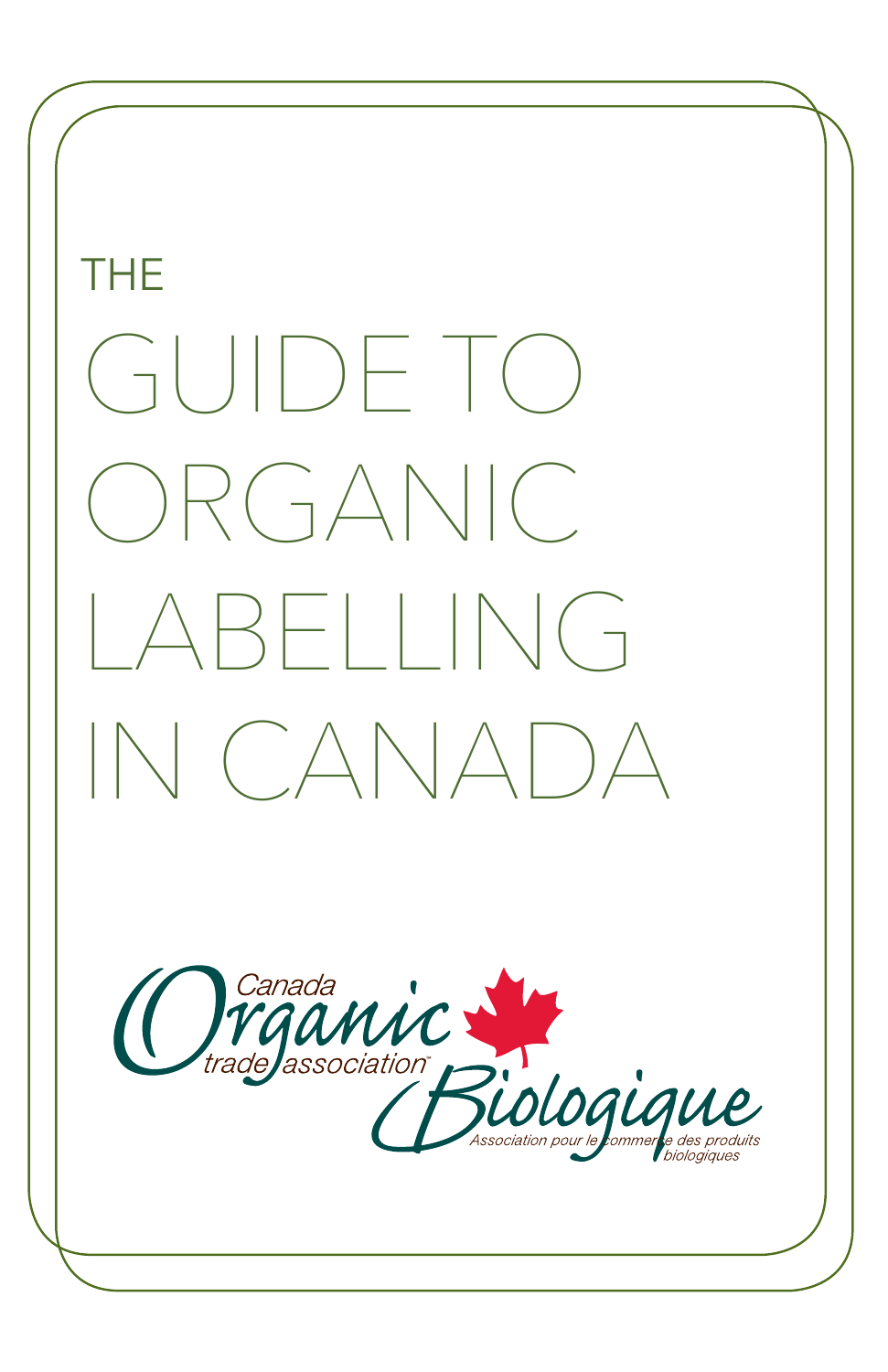Your labels must still be approved by your organic Certification Body.

This publication is for information purposes only and is sourced from the Organic Product Regulations, 2009 (SOR/2009-176) and accompanying Canadian Food Inspection Agency Directives.

COTA will not be liable for damages of any kind arising from the use of the information contained within this Report. This information is to be used solely at your own risk.

For more information please visit: http://www.inspection.gc.ca/ food/labelling/food-labelling-for-industry



© Canada Organic Trade Association 2018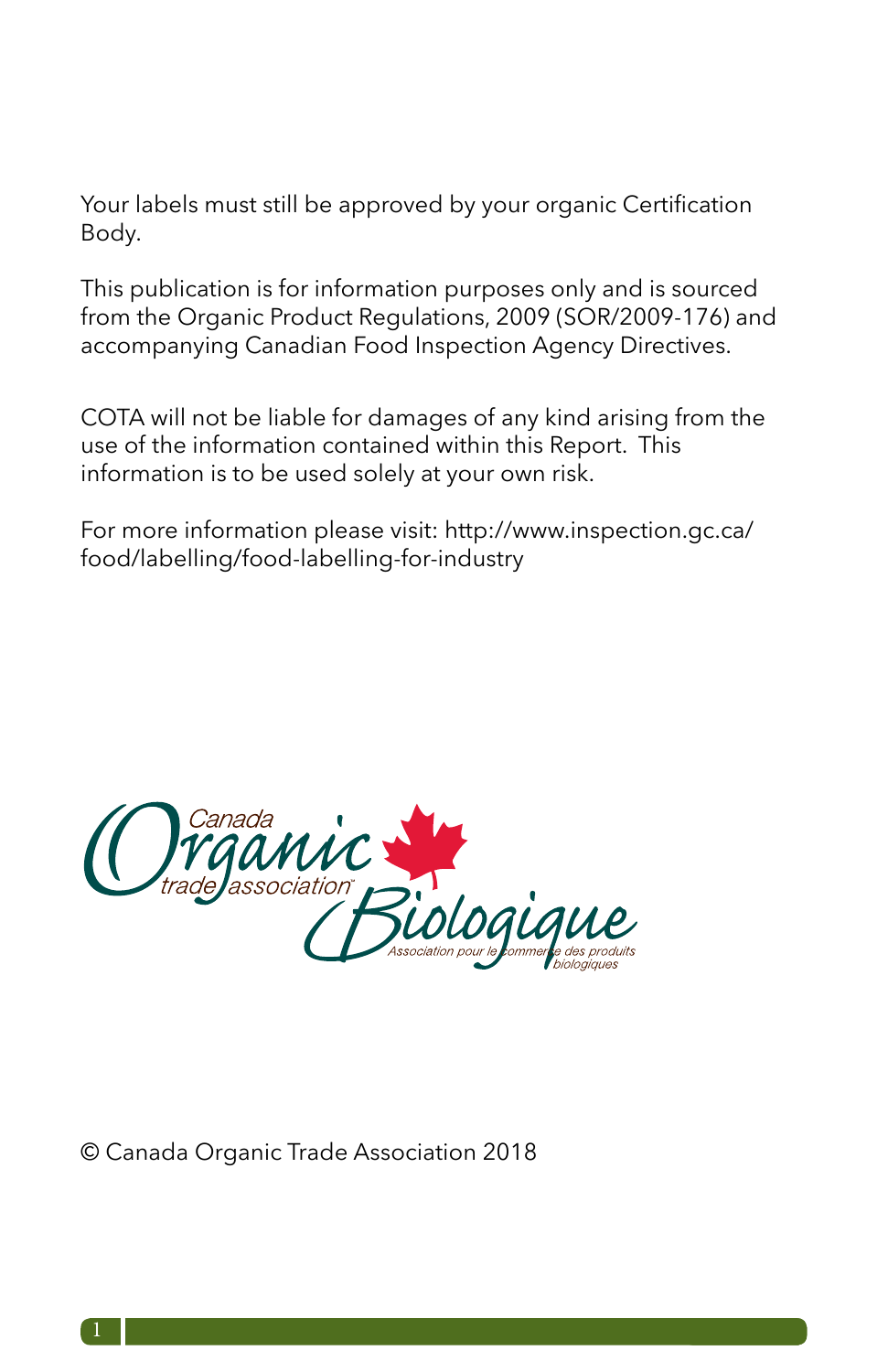## **What is organic?**

Only products with 95% or more organic content may carry the Canadian Organic Logo.

Having the logo is not mandatory, but it is a trusted symbol that is helpful for consumers.

There are no restrictions as to size or location of the logo on your label.

#### **Obtaining the Canada Organic logo for your Product:**

You must obtain the Canada Organic logo from Certification Bodies accredited by the CFIA or Certification Bodies recognized under an organic trade arrangement with a foreign competent authority.

#### **Using the Canada Organic logo for Imported Products:**

Imported products carrying the Canada Organic logo on their labels or PLU stickers must indicate 'product of' immediately preceding the name of the country of origin, or the statement 'imported' in close proximity to the logo.

#### *NB: If you are looking to use the logo for purposes other than labelling a product, you must request permission from the CFIA*.

### **Name of certification body**

The product must be certified by a CFIA-accredited Certification Body and the name of that certifier MUST appear on the label.

The name of the Certifying Body can appear anywhere on the product, including the front label, except the bottom of the container. Minimum type size for the certifier's name is 1.6mm based on the lower-case letter "o". If an organic claim is made on a PLU sticker, the name of the Certification Body must also appear on the PLU.

The statement "Certified Organic" is not acceptable, only "Certified by X Certifying Body" is acceptable. This may seem minor, but if products are labelled 'Certified Organic' and others are not, it may lead the consumer to believe only products claiming to be 'Certified Organic' are certified.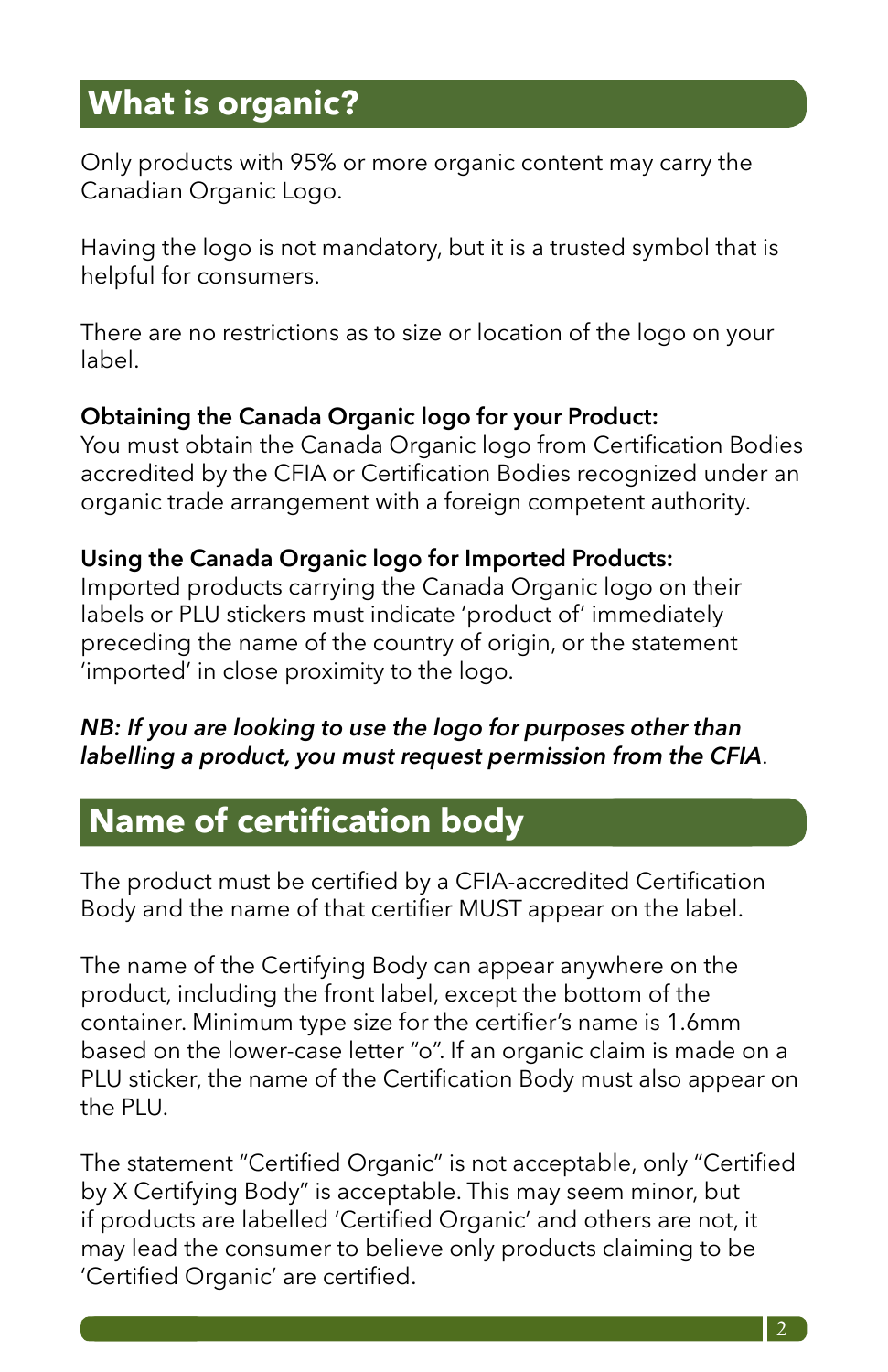# **Organic claims for multi-ingredient products**

#### **Products with 95% or greater organic content:**

Multiple-ingredient products greater than or equal to 95% may be labelled as organic and may display the Canada Organic logo.

Only products with 95% or greater organic content may label or advertise using the words:

- Organic;
- Organically grown;
- Organically raised;
- Organically produced.

Or similar words including abbreviations of, symbols for, or phonetic renderings of those words. There is no limit to print size or font for these statements.

A maximum of 5% of non-organic ingredients may be used only if not commercially available in organic form. The cost of organic ingredient(s) is not a criterion for 'commercially available'.



You cannot claim that the product is '100% organic' under the Organic Product Regulations (OPR). Though, you may see the '100% organic' claim on a US certified product. You

can say the product is "98% organic" if that claim is true, but it must be verifiable.

#### **Multi-ingredient products with 70-95% organic content:**

These products may carry the declaration "Contains XX% organic ingredients," with the percentage rounded down to the nearest whole number. All numbers, signs or symbols in this declaration must be of the same size and prominence. Minimum print size is 1.6mm, based on the lowercase letter "o". There is no maximum print size. The declaration can appear on any panel, including the front panel.

They must identify the organic ingredients in the list of ingredients. Unlike in the 95% or greater organic category, non-organic ingredients may be used (even if there is a commercially available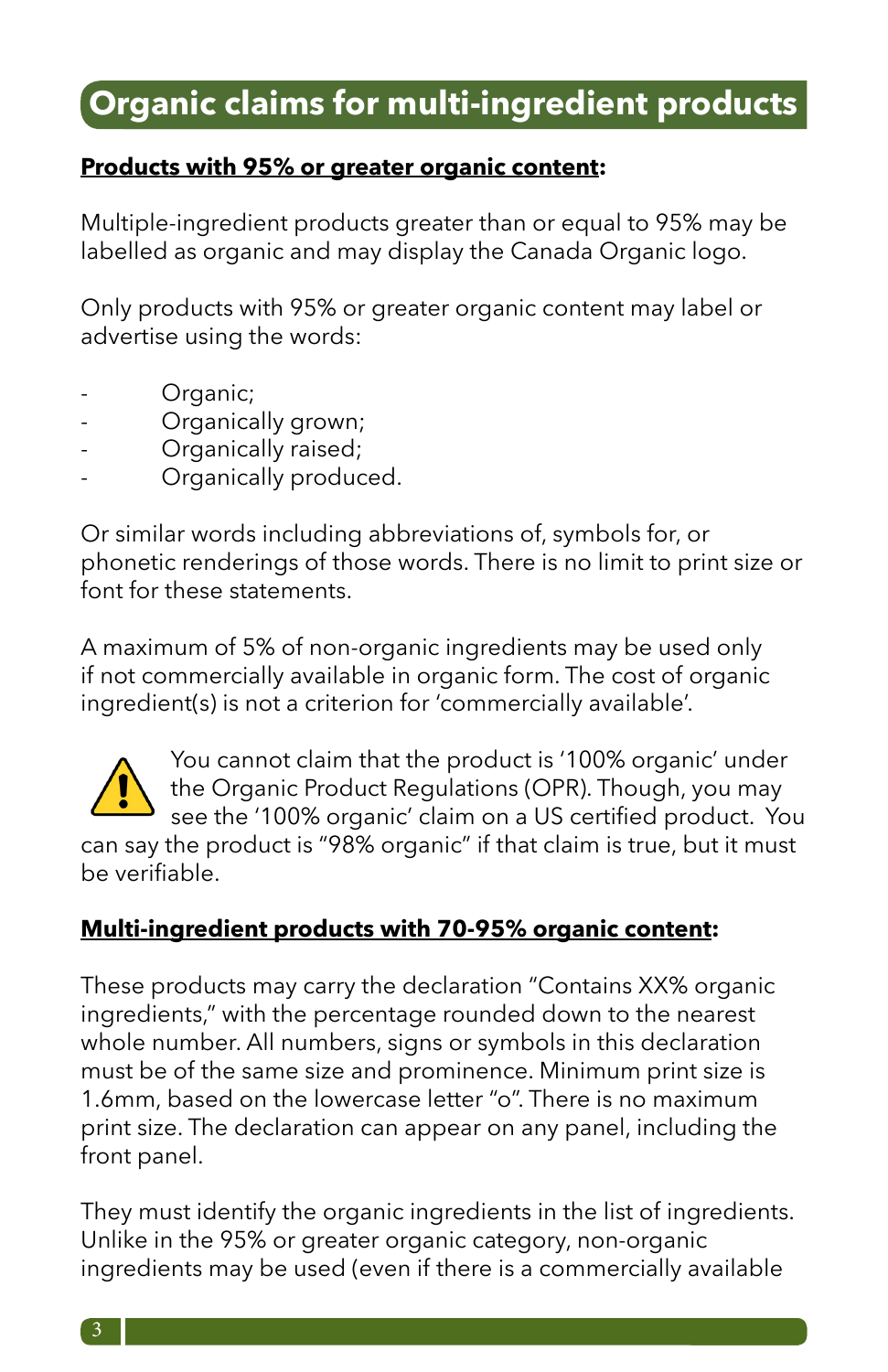organic alternative). However, the use of organic and non-organic versions of the same ingredient is not permitted.

Must be certified by a CFIA-accredited Certification Body and the certifier's name must appear on any label or PLU making an organic claim.

#### **Multi-ingredient products with less than 70% organic content**:

 $\sqrt{\sqrt{}}$  May only carry organic claims in the product's ingredient list.

**X** May NOT be labelled as 'organic' or carry the Canada Organic logo.

These products do not require certification. However, the organic ingredients contained within these products must be certified, and the manufacturer must keep records identifying the certifier.

### **Determining the percentage of organicIingredients**

The percentage of organic content in a multi-ingredient product is determined in accordance with the Canadian Organic Standards (CAN/CGSB32.310) which are incorporated into law by reference in the OPR  $\overline{\phantom{a}}$ 

Only single ingredient products can be used to determine the percentage of organic content in a multi-ingredient product.



For example, all the multi-ingredient products making up organic bread must be broken down into their component ingredients to calculate the product's final percentage of organic content. Organic bread could contain a four-grain mix, with some grains organic, some not however this would not be used to determine the percentage. The four-grain mix must be broken down into individual grains - barley, oat, rye and spelt.

It gets trickier:

Solid Products: Divide the total net mass of combined organic ingredients in the formulation or finished product, whichever is more relevant, by the total mass of all ingredients.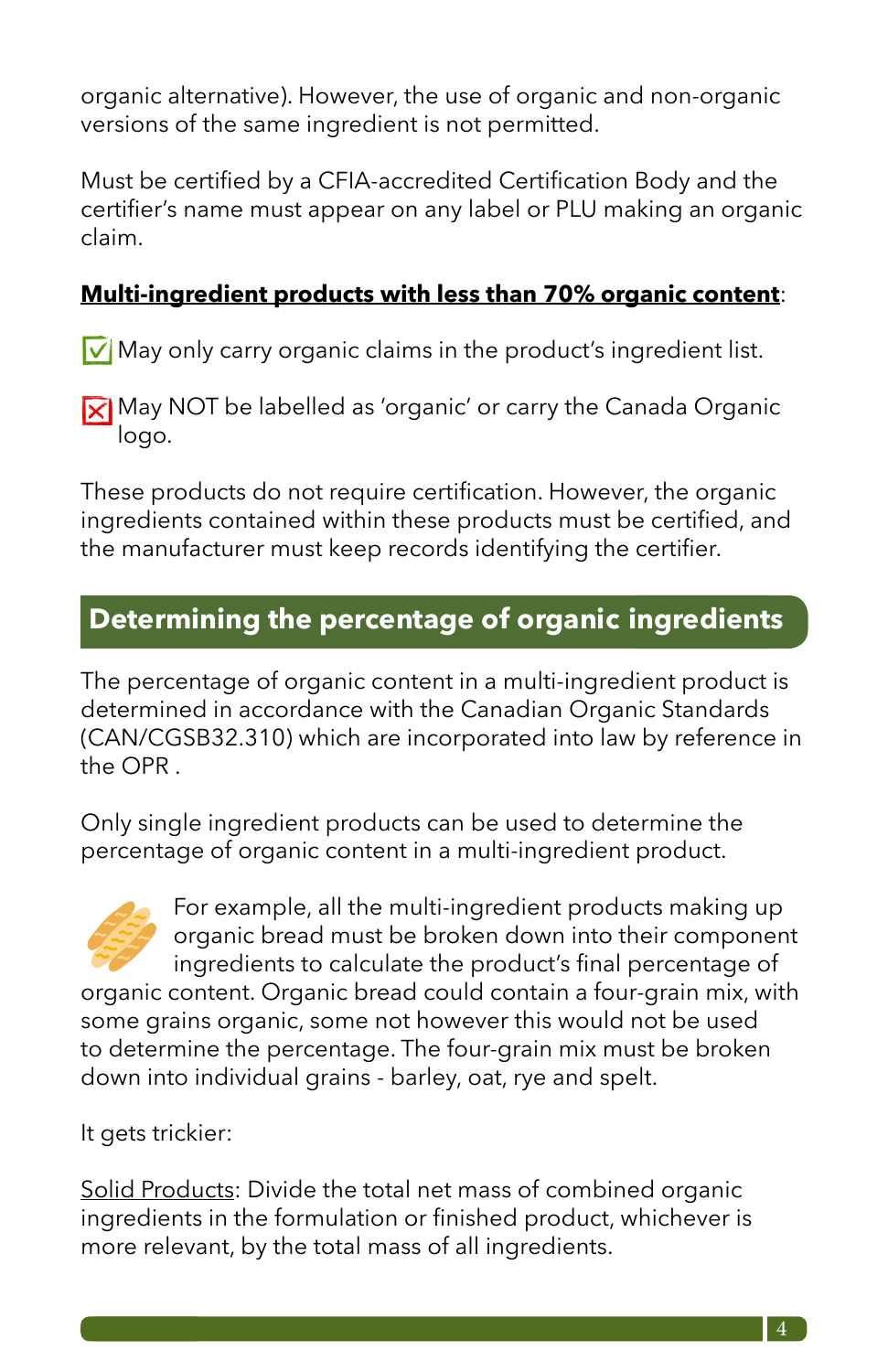Liquid Products: Divide the fluid volume of all organic ingredients by the fluid volume of all ingredients if the product and ingredients are liquid. If the liquid product is identified on the principal display panel as reconstituted from concentrates or by similar phrases, the calculation uses the single-strength concentrations of the ingredients or finished product.

Solid and Liquid Products: Divide the combined mass of solid organic ingredients and the mass of the liquid organic ingredients by the total mass of all ingredients in the finished product.

Livestock feed: If you are producing livestock feed, it must contain 100% organic agricultural ingredients and the necessary feed additives or supplements (see s. 5.2 of CAN/CGSB32.311). Divide the total net mass (excluding calcium compounds) of combined organic ingredients in the formulation or finished product, whichever is more relevant, by the total mass (excluding calcium compounds) of all ingredients.

#### **NB: For the purposes of calculating ingredients, water and salt are not included.**

## **Other labels and import/export requirements**

As a consumer, you will often see other products with labels, other than the recognized Canada Organic logo, on the shelves. This is mostly facilitated by equivalency arrangements, which Canada has with five other countries

- United States:
- European Union:
- Switzerland:
- Japan; and
- Costa Rica



Equivalency arrangements make trading in organic products easier, by eliminating the need for dual certification. These arrangements state that Canada's products, if certified to the OPR, do not need to be certified to the trading country's standards. However, each arrangement is unique and may have additional criteria.

For products being traded to the US, "Certified in compliance with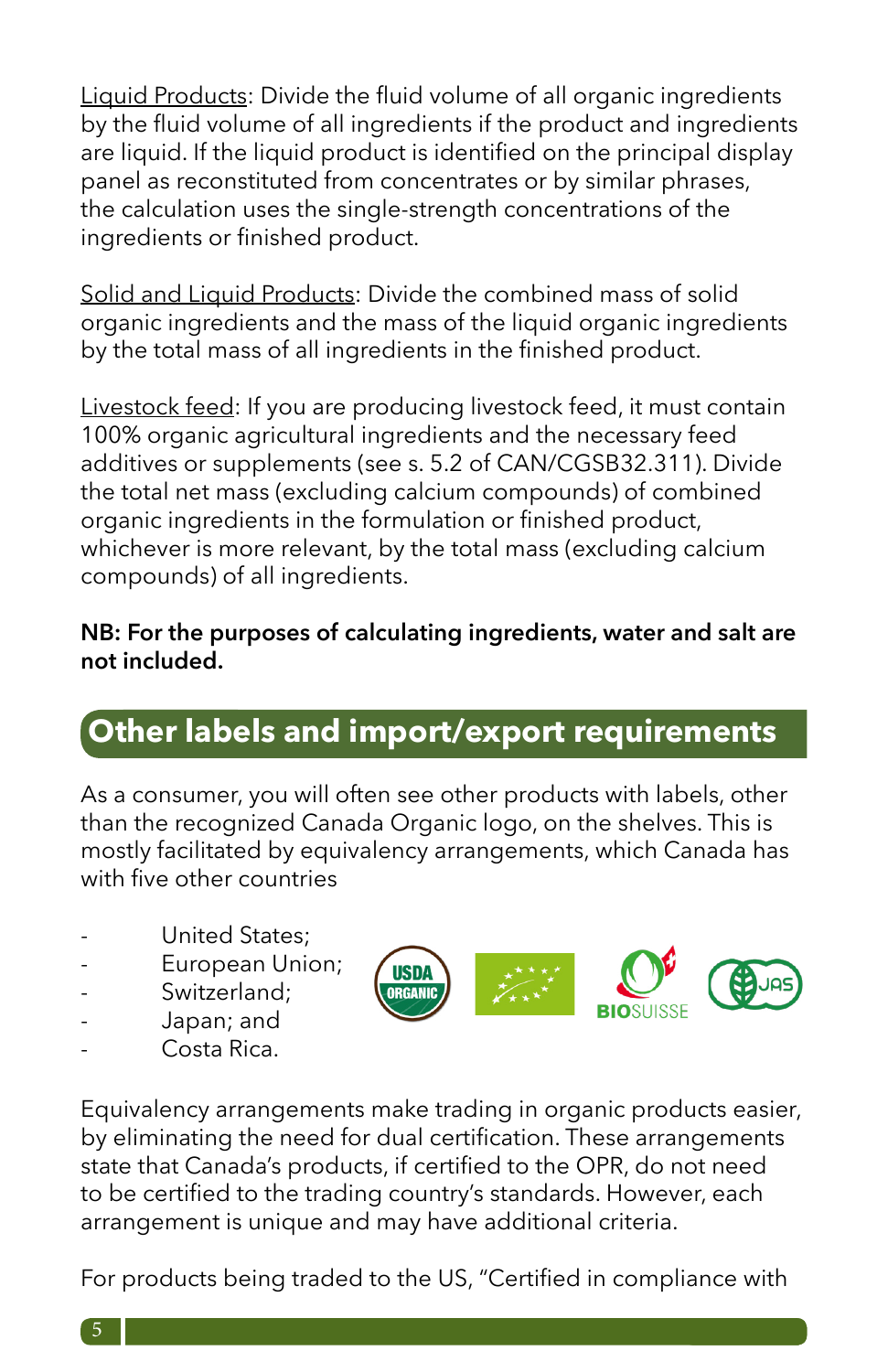the terms of the US-Canada Organic Equivalency Arrangement" must appear on documentation accompanying shipments of organic products, produced under the terms of the arrangement. Depending on what documentation is used, this statement may appear on the organic certificate, transaction certificate, bill of lading, or purchase order.

Canadian products exported to the EU under the Canada-EU Organic Equivalency Arrangement must be accompanied by a "Certificate of Inspection for Import of Organic product into the European Community".

At all times, when importing a product to Canada, you must be able to demonstrate that the product meets the requirements of the OPR, or the terms of the relevant equivalency arrangement.

Regardless of which standard a product is certified to, organic products must meet the labelling requirements of the country in which they are sold. Different countries also have different rules for using their organic logos. If you are seeking to sell your products in other countries, contact your certifier for full information.

# **Provincial logos**

Two provinces also have organic logos for products that are produced and sold within that province.





You must comply with provincial regulations to use these logos. More information can be obtained from the respective provincial government websites.